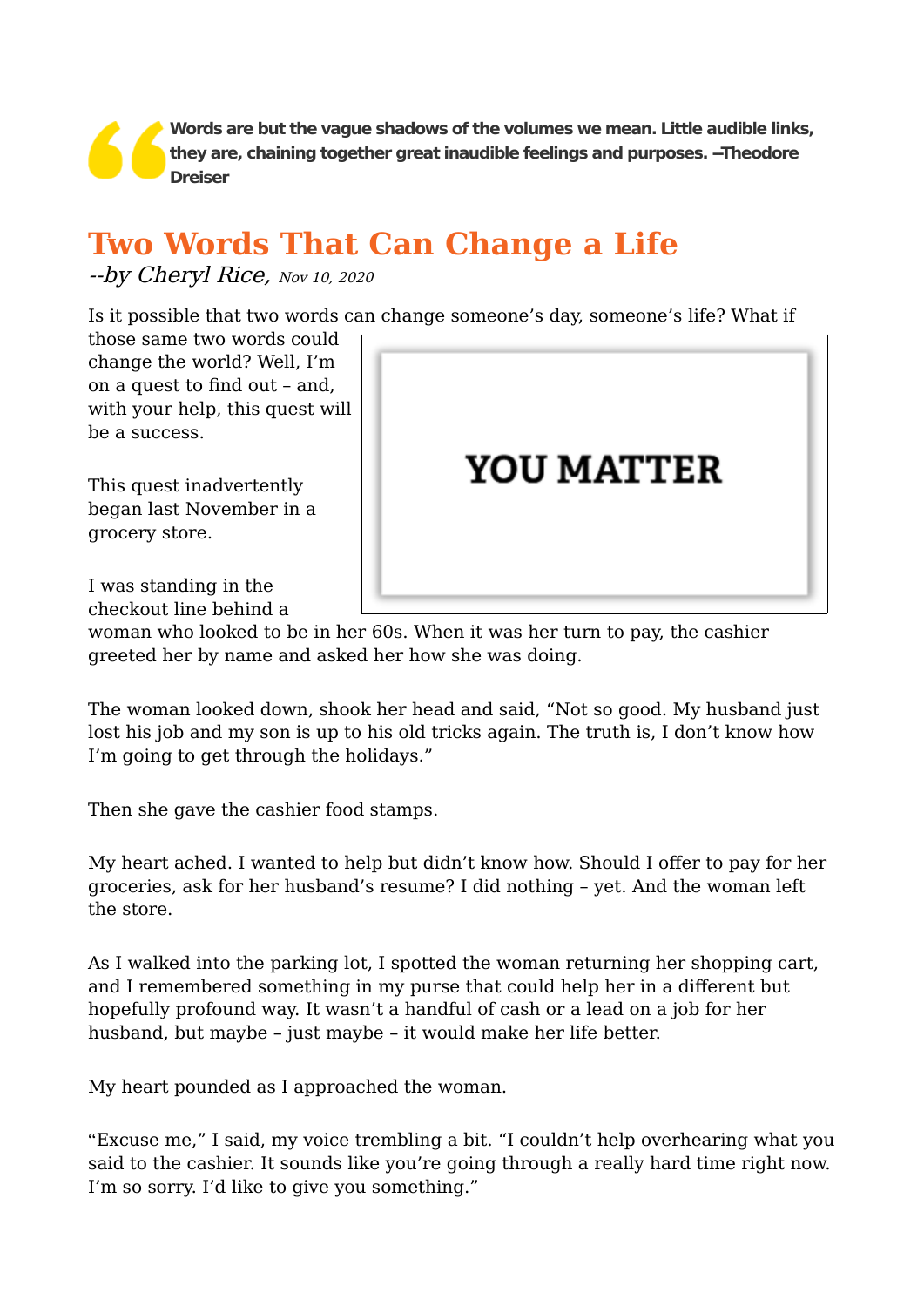And I handed her a business-sized card.

When the woman read the card's only two words, she began to cry. And through her tears, she said, "You have no idea how much this means to me."

I was a little startled by her reply. Having never done anything like this before, I hadn't anticipated the reaction I might receive. All I could think to respond was, "Oh my. Would it be OK to give you a hug?"

After we embraced, I walked back to my car -- and began to cry too.

The words on the card?

## "**You Matter**."

A few weeks earlier, a colleague gave me a similar card as encouragement for a project I was working on. When I read the card, I felt a warm glow spread inside of me. Deeply touched, I came home and ordered my own box of **You Matter** cards and started sharing them.

First, I gave them to family and close friends. Even if they weren't in as dire straits as the woman at the grocery store, their faces lit up and often their eyes moistened when they read those two words.

As I became bolder, I started giving the **You Matter** cards to people in my community who make my life richer – such as my dry cleaner and the man who sells me fruit at the farmer's market. While the gesture didn't always end in an actual hug, the words were a hug in themselves. The recipients were visibly moved. And I was too.

Then I became a bit mischievous. I began leaving cards in places where I couldn't witness who received them. I tucked one inside the pages of a library book I was returning. I placed another one in the credit card slot at a gas pump.

At the time I met the woman in the grocery store, I was completing a certificate program in Applied Positive Psychology sponsored by the Flourishing Center. I learned the science behind happiness and well-being.

One of the forefathers in the field of positive psychology, Chris Peterson, said that the entire practice boils down to three words: "Other people matter."

Well, my experience in the grocery store confirmed that telling other people they matter also matters.